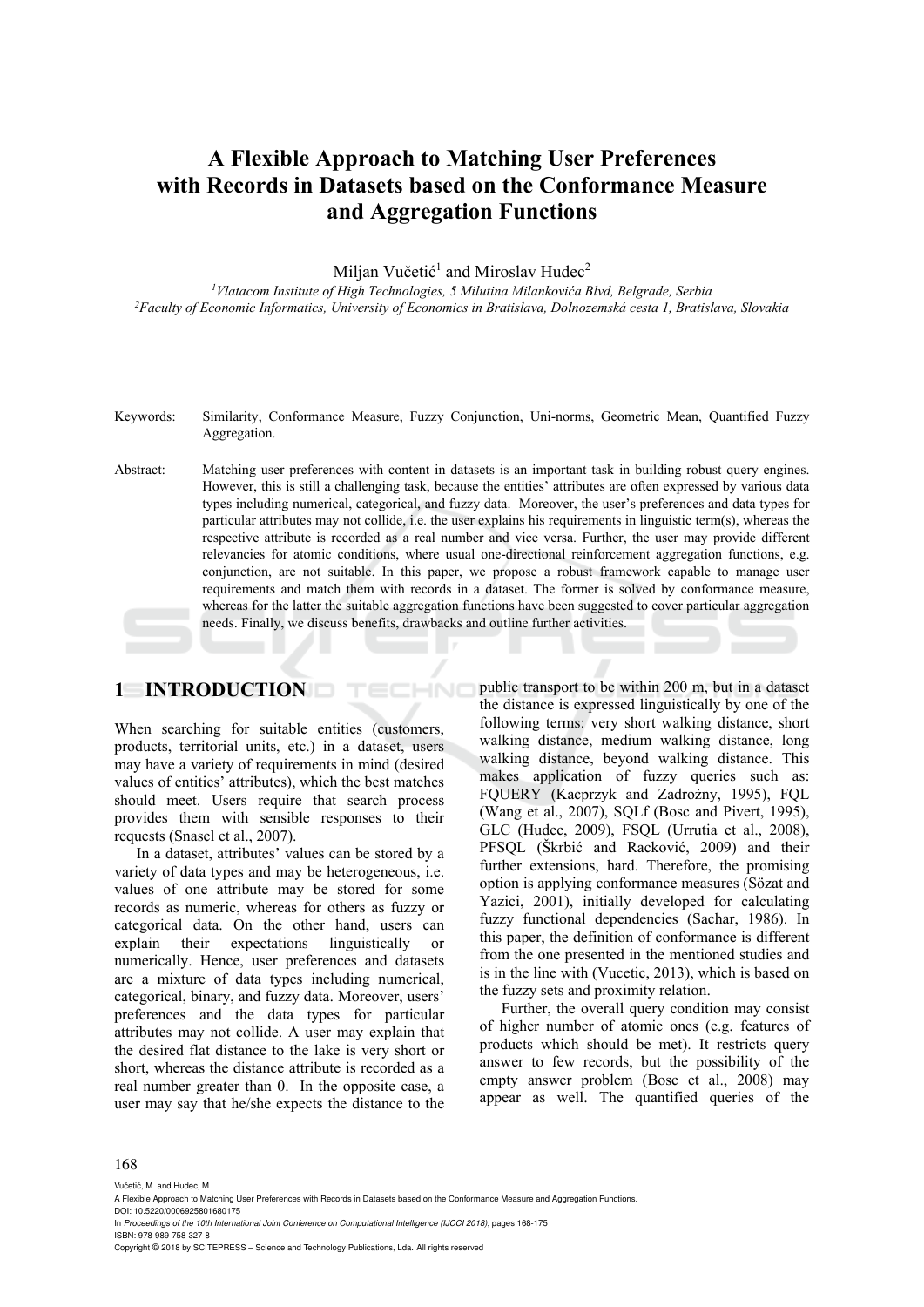structure: *most of atomic conditions should be met* (Kacprzyk and Ziółkowski 1986), or relaxing atomic conditions (Bosc et al., 2009) are the possible solutions. The former does not divide atomic conditions into hard (must be at least partially met) and soft (it is nice if they are met as well), i.e. a record is a solution even if it does not meet one of the atomic conditions, regardless the importance of this condition. Hence, the possible solutions are quantifying hard and soft constraints suggested by Kacprzyk and Zadrożny (2013) and Hudec (2017). Relaxing query condition is a complex task of relaxing the most suitable atomic predicates by keeping the semantic meaning as close as possible to the initial query (Bosc et al., 2009). In addition, users can express preferences among atomic conditions by various ways: equal preferences, weights, constraints and wishes, etc. When all atomic conditions should be met at least partially, the often used *and* connective or conjunction expressed by t-norms copes with the non-compensatory effect and downward reinforcement (Beliakov et al., 2007).

This study examines benefits of calculating conformances initially developed in (Vucetic et al., 2013) and recently applied in recommending lessfrequently purchased products (Vučetic and Hudec, 2018) to reveal how user's requirements and items (records) in the dataset are conforming with the considered attributes. The second part of this study considers suitable aggregations of atomic conditions in order to cover the most expected preferences among attributes raised by users.

## **2 CONFORMANCE MEASURE**

The fuzzy conformance-based approach is suitable for calculating similarity measures among attributes' values and matching complex user requirements with records in a dataset when mixed-type attributes are considered.

The conformance measure is used to compare expected and existing values of particular attributes. In this sense, the value of conformance in the interval [0, 1] is reasonable for observing how the user's requirements and items in the dataset match. Therefore, amongst many methods, this approach is more natural for comparing given crisp, categorical and fuzzy data that appear in user preferences and attributes' values. Although data may be heterogeneous, we are able to straightforwardly measure the similarity between user requirements

and item features by (Vučetić, 2013):

$$
C(X_i[t_u,t_j]) = \min(\mu_{tu}(X_i), \mu_{t_j}(X_i), s(t_u(X_i), t_j(X_i))) \qquad (1)
$$

where *C* is a fuzzy conformance of attribute  $X_i$ defined on the domain *Di* between user requirement  $t<sub>u</sub>$  and record  $t<sub>i</sub>$  in a dataset, *s* is a proximity relation and  $\mu_{\mu}(X_i)$  and  $\mu_{\mu}(X_i)$  are membership degrees of user preferred value and value in a dataset, respectively.

When we analyse fuzzy data, it is necessary to answer how fuzzy value *B* belongs to the fuzzy set *A* (e.g. *price about 1 000* belongs to the fuzzy set *medium price*). This is realized by the possibility measure defined as (Galindo, 2008; Zadeh, 1978):

$$
Poss(B, A) = \sup_{x \in X} [t(A(x), B(x))]
$$
 (2)

where *X* is a universe of discourse and *t* is a t-norm. In practice, minimum t-norm is used. This equation is used to get membership degree when fuzzy data appears in user requirements and item features in a dataset.

In order to match user requirements with items in a dataset, the first step is fuzzification of attributes domains and definition of proximity relations. For instance, the attribute *walking distance* is fuzzified into several fuzzy sets, as shown in Figure 1.

The fuzzy conformance relies on proximity relations for each attribute domain. These relations are reflexive and symmetric and do not meet the constraint of max-min transitivity as similarity relation does (Shenoi and Melton, 1999).

Proximity relation is defined on the scalar attribute domain and we integrate it under fuzzified domain for numerical attributes. Specifically, by employing fuzzy sets for domain partitions, it is possible to describe similarities between mixed data types. Algorithms (Vučetić and Hudec, 2018; Tung et al., 2006; De Pessemier et al., 2014) calculate the intensity of compatibility between desired value and values of each record (item) in a dataset.

The distance (to the lake, for example) is in our case fuzzified as very short walking distance, short walking distance, medium walking distance, long walking distance, beyond walking distance as illustrated in Figure 1. In this way we work with numerical data and linguistic terms as is shown in examples below. The same holds for the other attributes. For simplicity reasons, these linguistic terms are mathematically formalized by liner membership functions. The proximity relation among these linguistic terms is shown in Table 1.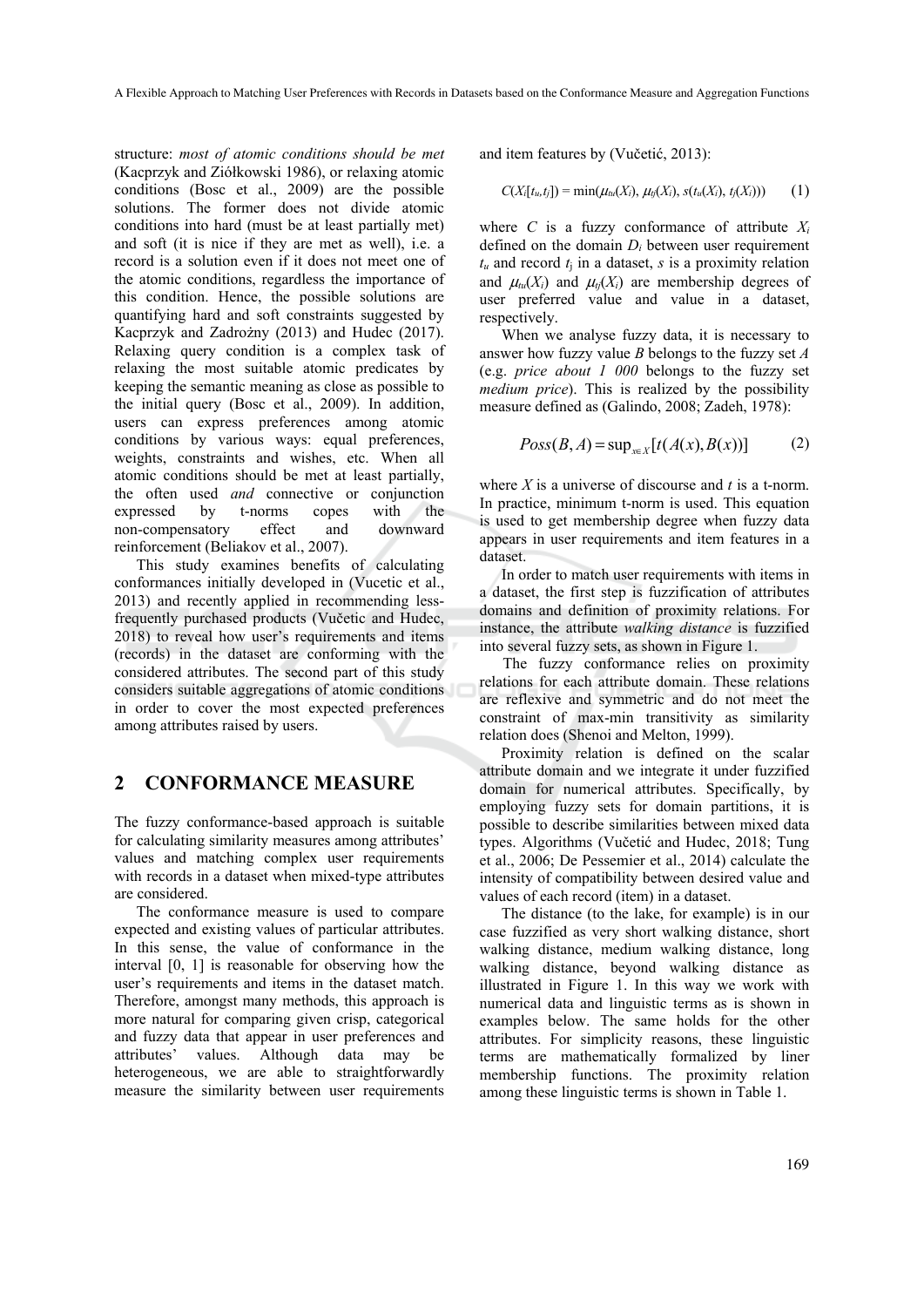

Figure 1: An example of fuzzified attribute *walking distance*.

Table 1: Proximity relation over walking distance domain, where wd stands for walking distance.

| $S_{wd}$ | very<br>short<br>wd | short<br>wd | medium<br>wd | long<br>wd | beyond<br>wd |
|----------|---------------------|-------------|--------------|------------|--------------|
| v.sh. wd |                     | 0.90        | 0.50         | 0.10       |              |
| short wd |                     |             | 0.80         | 0.25       |              |
| med. wd  |                     |             |              | 0.85       | 0.45         |
| long wd  |                     |             |              |            | 0.65         |
| beyon wd |                     |             |              |            |              |

Let us observe the following examples. The user could start with the preferred walking distance (attribute  $A_1$ )  $t_u(Walk\ Dist)$  of less than 200 m. Membership degree to the fuzzy set *very short walking distance* is  $\mu_{\mu}$  *Walk Dist*) = 1 using Eq. (2). For each pair of user requirement and item in the dataset, we use Eq. (1).

In the case of  $t_1(Walk\;Dist) = 215$  m, the membership degree to the fuzzy set *very* short walking distance is  $\mu_l(Walk\;Dist) = 0.85$  and *s*(very short, very short) = 1, when parameters  $a = 200$  and  $b = 300$  in Figure 1:

 $C(Walk\ Dist[t_u, t_l]) = \min(\mu_u(Walk\ Dist)),$  $\mu_{tl}(Walk\ Dist)$ ,  $s(t_u(Walk\ Dist)$ ,  $t_l(Walk\ Dist))$ )  $= min(1, 0.85, 1) = 0.85$ 

The conformance of  $t_u$  and  $t_2(Walk\ Dist)$  = around 670 m (membership degree to the fuzzy set *medium walking distance* is  $\mu_1$  (*Walk Dist*) = 0.70 using Eq.(2) where  $c = 600$ ,  $d = 700$ . Figure 1) is given as:

 $C(Walk\ Dist[t_u, t_2]) = \min(\mu_{tu}(Walk\ Dist)),$  $\mu_{i2}(Walk\ Dist)$ ,  $s(t_u(Walk\ Dist)$ ,  $t_2(Walk\ Dist))$ )  $= min(1, 0.70, 0.50) = 0.50$ 

The conformance of  $t_u$  and  $t_3$ (*Walk Dist*), where *t3* contains linguistic term *long wd* is by (1):

 $C(Walk\ Dist[t_u, t_3]) = \min(\mu_{tu}(Walk\ Dist)),$  $\mu_{t3}(Walk\ Dist)$ ,  $s(t_u(Walk\ Dist), t_3(Walk\ Dist))$  $= min(1, 1, 0.10) = 0.10$ 

It should be noted that conformance may be zero. For example,  $C(Walk\ Dist[t_u, t_4])$  between  $t_u$ and  $t_4(Walk\ Dist) = 2130 \text{ m}$  (membership degree to the fuzzy set *beyond walking distance* is  $\mu$ <sub>4</sub>(*Walk Dist*) = 1,when *h* = 2100 m in Figure 1) for  $s$ (very short, beyond) = 0 from Table 1 is calculated as follows:

 $C(Walk\ Dist[t_u, t_4]) = \min(\mu_{tu}(Walk\ Dist)),$  $\mu_{13}(Walk\ Dist)$ ,  $s(t_u(Walk\ Dist), t_4(Walk\ Dist))$  $= min(1, 1, 0) = 0$ 

Obviously, the conformance of  $t_u$  and  $t_5$ , where  $t_5$ contains numerical value of 195 m is 1. These conformances are shown in Table 2, for attribute *A1*.

Similarly, we calculate conformances for the other attributes. For instance, attribute  $A_2$  is energy consumption expressed by linguistic terms. The user may express preferred value as a subset {very low, low}, whereas stored data may be expressed by one term when the observation is clear, or by two terms when expert has doubts between, e.g. *low* and *medium*.

The conformance on binary data usually gets value 0 or 1, when the proximity between Yes and No is 0. Theoretically, the proximity can be greater than 0, when these two opposite cases are not fully exclusive for users. For instance, in Table 2 attribute *A4* expresses presence of the elevator in the block of flats. The rest of attributes may be any attribute, e.g. size of flat, storey and aggregated opinion about location on social networks.

Our notion of fuzzy conformance is related to the calculated degree of similarity between user requirements and items in a dataset per particular attribute.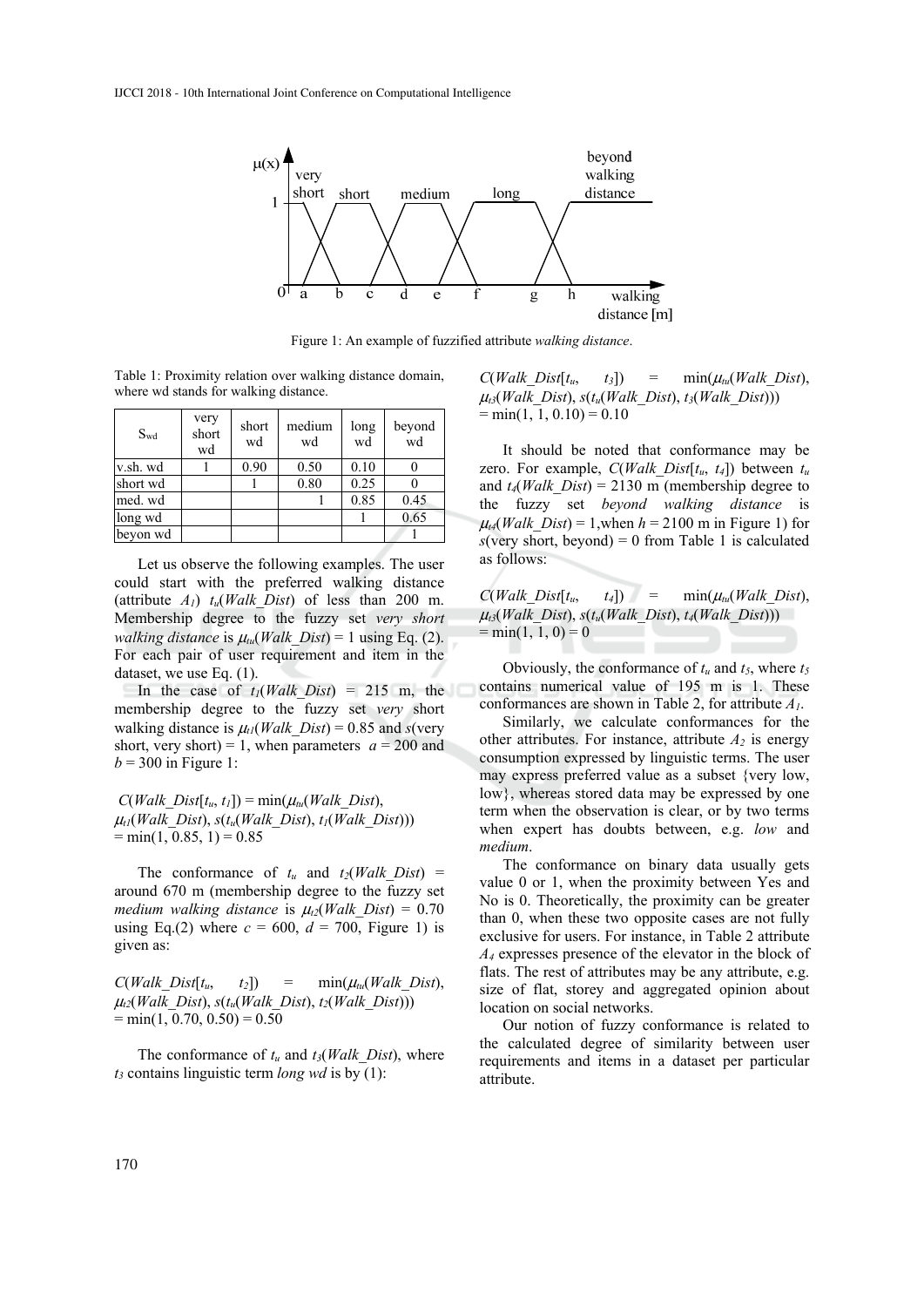Table 2: Fuzzy conformances of attributes *A1* to *A7* between user preferences expressed by vector of ideal values *tu* and records *t1* to *t5*.

| record        | $C(A_1[t_u, t_i])$ | $A_2[t_u,$<br>$t_i$ ] | $C(A_3[t_u, t_j])$ | C(A4[t <sub>u</sub> , t <sub>j</sub> ]) | $C(A_5[t_u,$<br>$t_i$ ] | $C(A_6[t_u, t_l])$ | $C(A_7[t_u, t_j])$ |
|---------------|--------------------|-----------------------|--------------------|-----------------------------------------|-------------------------|--------------------|--------------------|
|               | 0.85               | 0.85                  | 0.85               | 1.00                                    | 0.85                    | 0.85               | 0.85               |
|               | 0.50               | 0.25                  | 0.26               | 00.1                                    | 0.29                    | 0.24               | 0.27               |
|               | 0.10               | 0.65                  | 0.46               | 1.00                                    | 0.41                    | 0.88               | 0.44               |
| $\mathsf{L}4$ | 0.00               | 0.95                  | 0.88               | 00.1                                    | 1.00                    | 0.90               | 0.85               |
| <b>L5</b>     | 1.00               | 0.25                  | 0.65               | 0.00                                    | 0.25                    | 0.00               | 0.35               |

| record | $C(A_1)$ | $C(A_2)$ | $C(A_3)$ | $C(A_4)$ | C(A <sub>5</sub> ) | C(A <sub>6</sub> ) | C(A <sub>7</sub> ) | min t<br>norm<br>(4) | product<br>t-norm<br>(5) | uninorm<br>(6) | geomet-<br>ric mean |
|--------|----------|----------|----------|----------|--------------------|--------------------|--------------------|----------------------|--------------------------|----------------|---------------------|
| $t_1$  | 0.85     | 0.85     | 0.85     | .00      | 0.85               | 0.85               | 0.85               | 0.85                 | 0.3771                   | $1.00\,$       | 0.8699              |
| t2     | 0.50     | 0.25     | 0.26     | 1.00     | 0.29               | 0.24               | 0.27               | 0.24                 | 0.0006                   | 1.00           | 0.3474              |
| t3     | 0.10     | 0.65     | 0.46     | 00.1     | 0.41               | 0.88               | 0.44               | 0.10                 | 0.0047                   | 1.00           | 0.4656              |
| t4     | 0.00     | 0.95     | 0.88     | 1.00     | 1.00               | 0.90               | 0.85               | 0.00                 | 0.0000                   | 0.00           | 0.0000              |
| t5     | 00.      | 0.25     | 0.65     | 0.00     | 0.25               | 0.00               | 0.35               | 0.00                 | 0.0000                   | 0.00           | 0.0000              |

Table 3: Aggregation by t-norms, uni-norm and geometric mean.

In the next step, each fuzzy conformance is combined with the aggregation operator to meet user preferences in accordance with his expectations regarding all of the attributes.

The simplest case for finding the best matching record is when a record/item is dominant by all atomic conditions, or is equal to all but one atomic condition and is better than the last one, i.e.

$$
t_j \succ t_k \Leftrightarrow V_1(t_j) \ge V_1(t_k) \land \cdots \land V_{m-1}(t_j) \ge V_{m-1}(t_k)
$$
  

$$
\overline{\land V_m(t_j)} \ge V_m(t_k) \quad j, \quad k = 1 \quad \dots \quad n, \quad j \ne k
$$
 (4)

where for clarity conformances are expressed as  $C(A_i[t_u,t_i]) = V_i(t_i)$ .

However, in reality, a record can be more suitable by one and less suitable by another atomic condition or conformance. This case is illustrated in Table 2 for conformance of seven attributes between user preferences  $t_u$  and records  $t_l$  to  $t_5$  in a dataset.

The next section is focused on the aggregation of conformances in order to cope with different characters of user preferences.

## **3 AGGREGATION OF ATOMIC CONDITIONS EXPRESSED BY CONFORMANCE MEASURES**

This section examines several most expected cases of aggregation of conformances among attributes covering different kinds of preferences which might be raised by users.

#### **3.1 Conjunction of Equally Important Atomic Conditions Expressed by Conformance**

The simplest case is when all conditions are equally important and should be at least partially met. This naturally leads to the aggregation by conjunction, expressed through t-norms. On the other hand, tnorms lack compensation effect, i.e. minimum tnorm (Beliakov et al., 2007) adjusted for conformances (1) for record *tj*:

$$
t_{\min\_tj} = \min_{i=1,\dots,n} C(A_i[t_u, t_j]) \tag{4}
$$

(where *n* is the number of atomic conditions), or have property of downward reinforcement, i.e. product t-norm (Beliakov et al., 2007), also adjusted to conformances (1):

$$
t_{prod\_tj} = \prod_{i=1}^{n} C(A_i[t_u, t_j])
$$
 (5)

More precisely, except the minimum t-norm all other t-norms have the property of downward reinforcement.

This problem is illustrated in Table 3 on the data from Table 2. When six attributes are conforming with value of  $0.85$  each (record  $t_1$ ), and one is conforming with value of 1 (neutral element) the overall similarity to the user requirements is 0.3771 calculated by product t-norm (5) (downward reinforcement).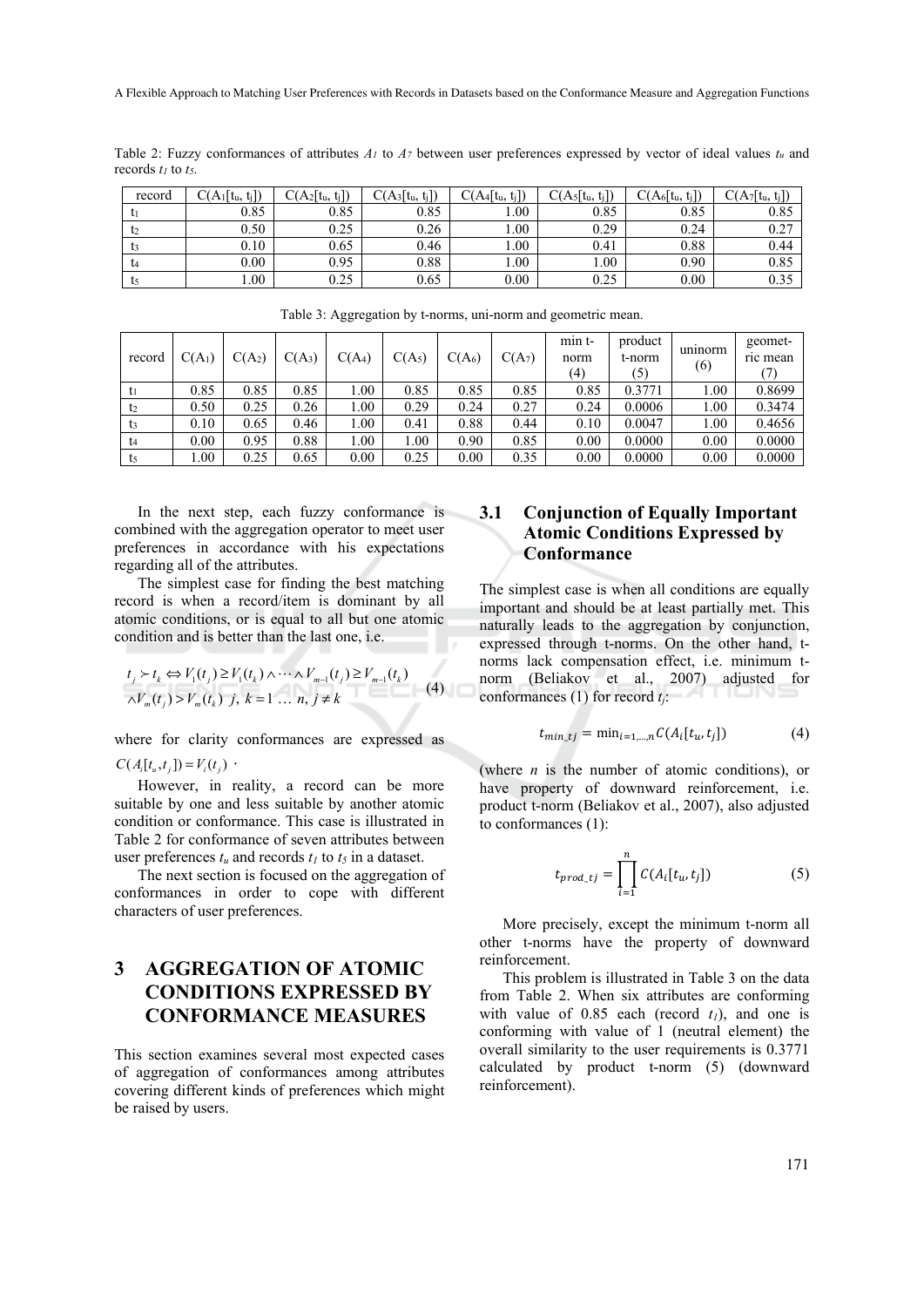T-norms map result into the unit interval, i.e.  $[0, 1]^n \rightarrow [0, 1]$ , where 1 is the ideal case. It might lead user to conclude that the record  $t_1$  is not very similar to the desired one by (5); that is, it is far from the ideal value. The solution based on the minimum t-norm (4) reveals the problem of non-compensatory effect, ranking  $t_2$  higher than  $t_3$ , even though  $t_3$  is significantly more suitable in all but one conformance and worse in attribute *A1*, i.e. values higher than the minimum are not considered.

The disjunction is not the option, because it is not restrictive (value 1 is annihilator), and t-conorms, which model disjunction, also have one-directional, in this case the upward reinforcement property (Beliakov et al., 2007).

Therefore, an alternative may be uni-norms. They meet the property of full reinforcement (Beliakov et al., 2007) punishing low values (as conjunction does) and emphasizing high values (as disjunction does), in our case values of conformances. The 3-∏ function (Yager and Rybalov, 1996) is adjusted to calculate conformance (1) for record *tj* as:

$$
u_{3P_t j} = \frac{\prod_{i=1}^n C(A_i[t_u, t_j])}{\prod_{i=1}^n C(A_i[t_u, t_j]) + \prod_{i=1}^n (1 - C(A_i[t_u, t_j]))}
$$
(6)

The product in numerator (6) ensures that only the records (items) that at least partially meet all conditions are considered, i.e. value 0 is annihilator. The consequence of being mixed aggregation functions is that value 1 is also annihilator. The uninorm has desired behaviour when matching degrees of conformances are in the open interval (0, 1). Applying (6) on data in Table 3, has shown that  $t_1$  –  $t_4$  fully meet the condition whereas  $t_4$  and  $t_5$  are fully rejected. Record *t4* has conformance equal to 0 for attribute  $A_1$  and therefore is excluded by both: t-norms and uni-norms.

Another options are averaging aggregation functions, but only the borderline case with conjunction functions, to meet the requirement that all atomic conformances should be at least partially met, is suitable. Thus, the solution is geometric mean:

$$
av_{geom\_tj} = \sqrt{\prod_{i=1}^{n} C(A_i[t_u, t_j])}
$$
 (7)

Applying (7) on data in Table 3 (last column), has shown that  $t_1$  is emphasized, but not as by uninorm (6),  $t_3$  got better evaluation than  $t_2$  as is

expected due to better behaviour in majority of conformances. Records  $t_4$  and  $t_5$  have got conformances equal to 0 for one or more attributes and therefore are excluded by all functions: t-norms, uni-norms and geometric mean.

Although, t-norms are widely used in computing matching degrees for conjunction, the benefit of geometric mean and in the restricted cases of uninorms should not be neglected, especially when a high number of atomic conformances is considered. In the case of a small number of atomic conditions, t-norms are suitable.

#### **3.2 Quantified Condition of Atomic Conformances**

In the aggregations by t-norms, uni-norms and geometric mean the record is excluded when all but one condition are met. It especially holds when the user provides higher number of atomic conditions. However, not all of them must always be met. In this case, we can consider quantified query condition: *most of atomic conditions should be met* (Kacprzyk and Ziółkowski, 1986) or, in our case, most of conformances should be greater than 0. For this purpose we adjusted equation from fuzzy quantified queries (Hudec, 2017) to conformances in the following way:

$$
\nu(t_j) = \mu_Q(\frac{1}{n}\sum_{i=1}^n C(A_i[t_u, t_j])) \tag{8}
$$

where  $\nu$  is the validity or matching degree for item  $t_i$ to quantified condition, *n* is the number of conformances and  $\mu_Q$  is the function of relative quantifier *most of* in the sense of Zadeh (1983) which can be re-formalized as:

$$
\mu_Q(y) = \begin{cases} 0 & y \le 0.5 \\ \frac{y - 0.5}{0.4} & y \in (0.5, 0.9) \\ 1 & y \ge 0.9 \end{cases}
$$
(9)

Obviously, the ideal record is one with conformance values equal to 1 for all attributes, regardless the applied aggregation.

Regarding Tables 2 and 3, the best match is  $t_1$ with validity of 0.929, followed by  $t_4$  with validity 0.743. Record  $t_3$  has low validity, more precisely 0.157, and the validities of records  $t_2$  and  $t_5$  are zero. Although, record  $t_2$  met all atomic preferences, these low values are reflected in the proportion. On the other hand record *t4* failed to meet one conformance,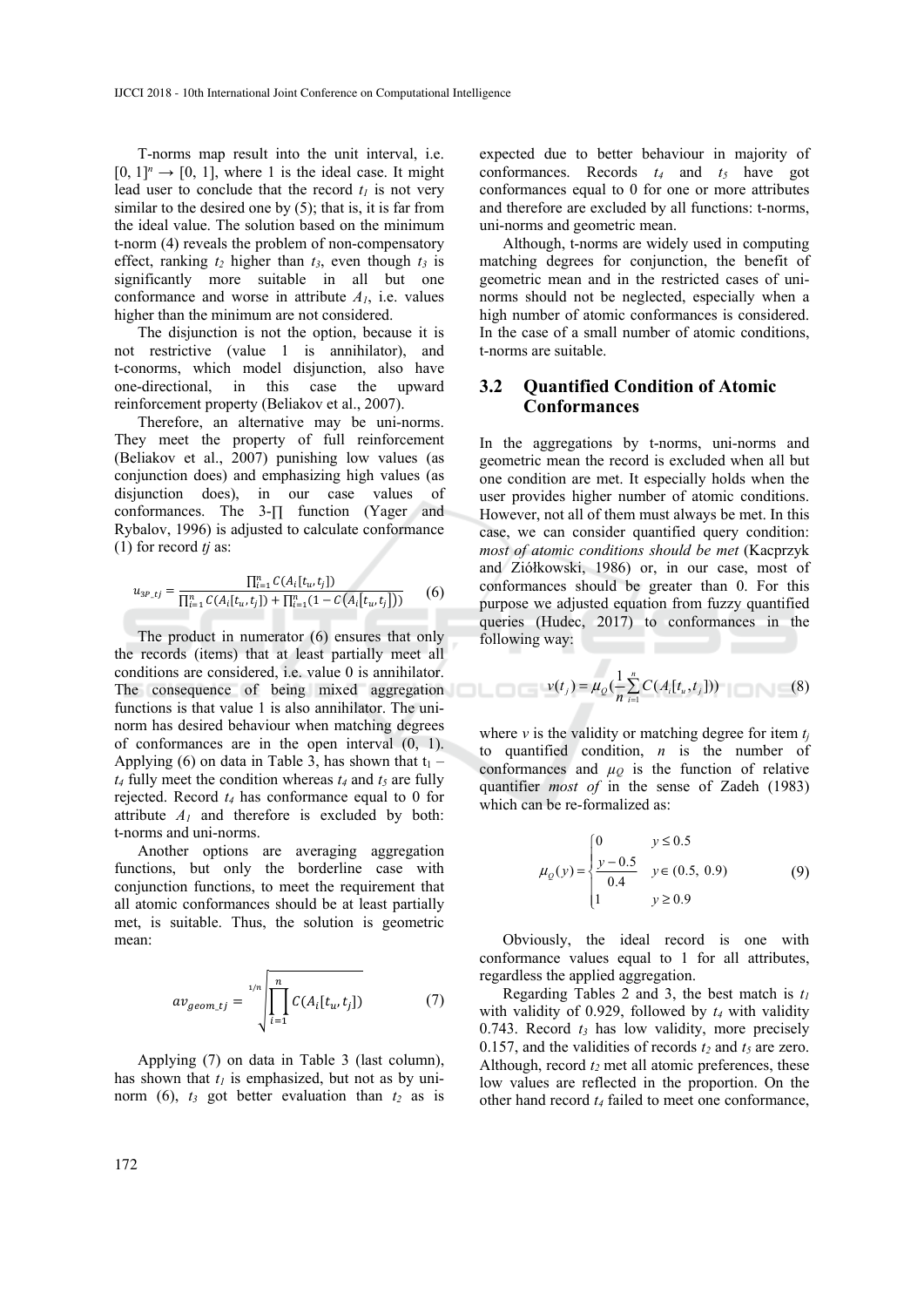but significantly met other ones. This aggregation is suitable when all conditions are considered as soft ones, i.e. it is not imperative that a particular atomic condition should be met, but majority of them.

We should be careful, because this approach is not suitable when several conformances should be imperatively greater than zero. For instance, when one of the considered attributes is price, and the user cannot afford the product that is beyond budget even if all other features are excellently met. The next subsection examines this case.

### **3.3 Merging Quantified Query Conditions with Conjunction and Other Aggregations**

We should be careful with quantified conditions because some of the atomic conditions may be hard constraints like price. If price is beyond the limit, it is irrelevant whether other conditions are met. Such conditions we call hard ones, which we should manage in quantified queries separately. The suitable solution is aggregating hard conditions with the soft ones, managed by quantified condition (8), by conjunction:

$$
v(t_j) = (\wedge_{i=1}^p C(A_i[t_u, t_j])) \wedge \mu_Q(\frac{1}{q} \sum_{l=1}^q C(A_i[t_u, t_j])) \qquad (10)
$$

where *p* is the number of hard conditions and *q* is the number of soft conditions.

In Section 3.2, the second option is record *t4* form Table 3. However, if the conformance of attribute  $A<sub>l</sub>$  is a hard condition, e.g. instead walking distance it represents price, this record is irrelevant and therefore the aggregated value should be 0. The aggregation by (10) provides the expected results shown in Table 4. The results differ in comparison to Table 3 and Section 3.2 because the nature of preferences is changed.

Table 4: Aggregation of hard conditions and quantified condition by (10).

| record         | hard<br>condition | quantified<br>condition | solution by<br>min t-norm<br>in $(10)$ |
|----------------|-------------------|-------------------------|----------------------------------------|
|                | 0.85              | 0.875                   | 0.85                                   |
| t2             | 0.50              | 0.00                    | 0.00                                   |
| t <sub>3</sub> | 0.10              | 0.350                   | 0.10                                   |
| t4             | 0.00              | 1.000                   | 0.00                                   |
|                | .00               | 0.000                   |                                        |

For conjunction in (10), we can use any t-norm, but we should be aware of the strengths and

weaknesses discussed in Section 3.1. We can also apply uni-norm (6) or geometric mean (7) in (10) instead of t-norms.

#### **3.4 Discussion**

The inspiration for this work were problems with buying flats, where higher number of attributes is considered. Further, collected data may be mixed data types, i.e. numerical, categorical or fuzzy for the same attribute. In addition, user may explain large scale of preferences among attributes. Moreover, we cannot fully rely on recommender systems for less-frequently bought products, because the history of similar customers is weak (Vučetić and Hudec, 2018).

Aggregation operators should be able to cover variety of preferences among atomic conditions, or in our case conformances. The conformance measure reveals how user requirements and items (records) in the dataset are conforming to the considered attributes.

When small number of atomic conditions is included and all should be at least partially met, the options are t-norms, which formalize conjunction in the fuzzy environment.

On the other hand, when higher number of conformances is included, where all of them should be at least partially, the best matches emphasized (upward reinforcement) and the weak matches punished (downward reinforcement), the solution seems to be reached by uni-norm which have property of full reinforcement, e.g. 3-Π function (6). The product in nominator eliminates items which fail to meet at least one conformance. But, when only one conformance is fully met, item ideally meets requirements regardless other conformances.

The aggregation function, which meets the following requirements: 0 as annihilator, compensation effect without downward reinforcement and value 1 is the neutral element not the annihilator, is geometric mean. This function is the borderline case between conjunctive and averaging aggregation functions.

Further, when a user provides a larger number of atomic conditions, where not all of them must be met, the aggregations by t-norms, uni-norms and geometric mean are not suitable. The solution is quantified aggregation of the structure *most of conformances should be (significantly) met*.

Finally, when several conformances must be met and at least majority of others, the solution is aggregation between hard conditions (conformances which must be at least partially met) and soft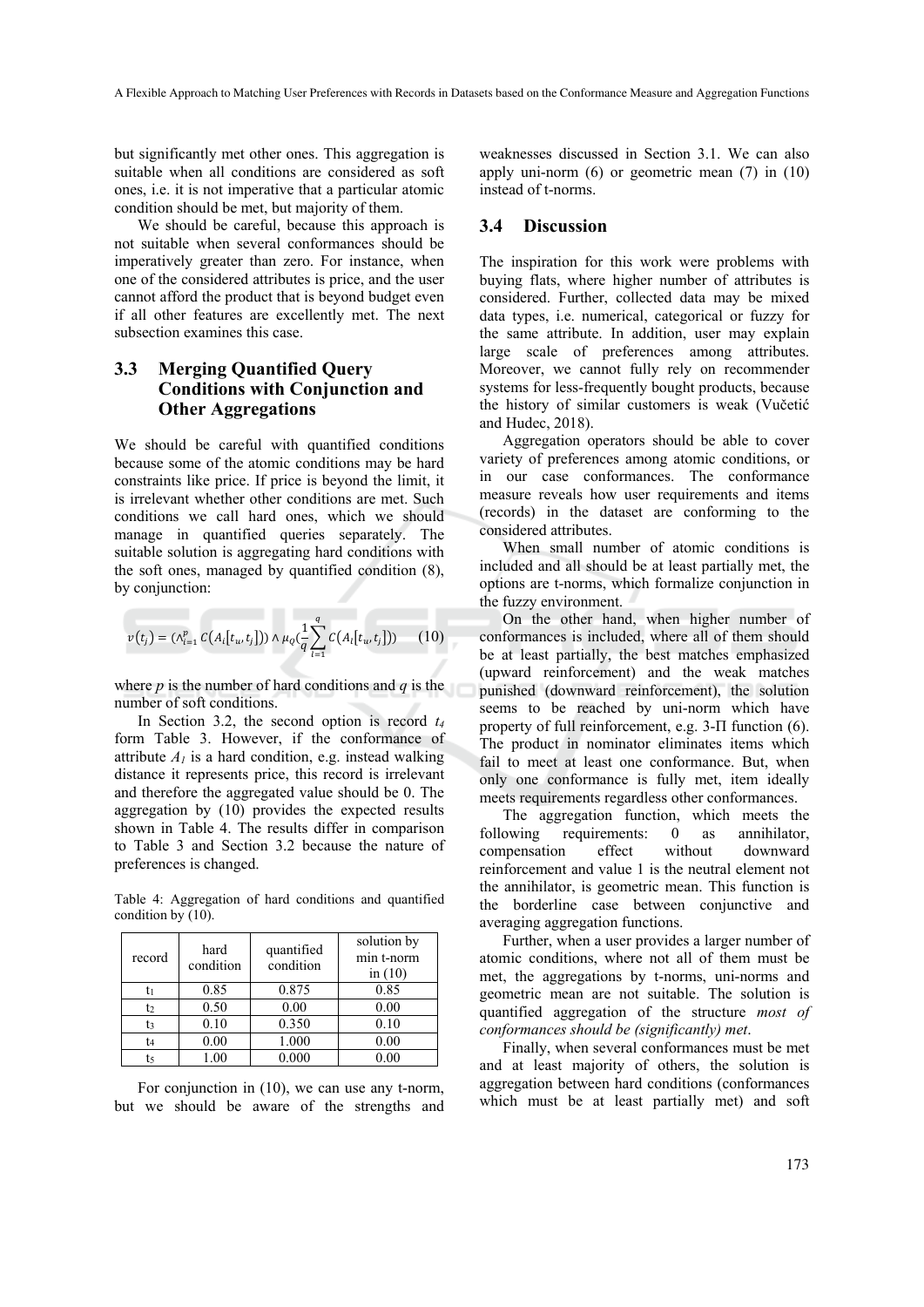conditions (it is beneficial if majority of these conformances are met, i.e. quantified aggregation) by t-norms or geometric mean.

An illustrative example was used to demonstrate various options of conformances among mixed data types and aggregations. Anyway, this approach is a universal framework for working with the real-life data.

## **4 CONCLUDING REMARKS**

In queries, users may be interested in higher number of atomic conditions expressed through preferred values of respective attributes. Fuzzy conformance has been proven to be a very useful approach to measure how user preferences conform to the values stored in datasets. Our work addresses the problem of matching data that contain numerical, categorical, binary and fuzzy data in attributes. The goal is building a framework that automatically handles these mixed data types and different characterization of user preferences. Fuzzy conformance is also the object of intense research activities in other fields such as discovering fuzzy functional dependencies, product recommendation techniques, data fusion in fuzzy relations etc.

Users may also express different natures of preferences among attributes in queries. Although t-norms are widely used in computing matching degrees of atomic conditions, the benefit of geometric mean and possibilities of uni-norms should not be neglected when higher number of atomic conformances is considered due to non-compensatory effect or downward reinforcement property of t-norms. The geometric mean is a suitable solution, because the product of atomic conformances ensures that only the records that at least partially meet all conditions are considered.

Further, higher number of atomic condition may lead to the problem known as *empty answer problem*. The suggested solution is a quantified condition of the structure *most of atomic conformances should be met*. But, when several atomic conditions are hard, (e.g. if price is beyond the budget limits, record is irrelevant regardless it met other requirements ideally), the solution is connective expressed by t-norms, uni-norms or geometric mean between hard conditions and soft conditions in a quantified query.

This study may help software developers to include further flexibility into the data retrieval tasks for data users, when the users consider higher

number of atomic features, mixed data types and large scale of possible aggregations among atomic conformances. The overall matching degree in the unit interval clearly indicates how far the considered records to the ideal one are.

#### **REFERENCES**

- Beliakov, G., Pradera. A., Calvo. T. 2007. *Aggregation Functions: A Guide for Practitioners*. Springer-Verlag, Berlin Heidelberg.
- Bosc, P., Pivert, O. 1995. SQLf: a relational database language for fuzzy querying. *IEEE Transactions on Fuzzy Systems*, 3:1–17.
- Bosc, P., Hadjali, A., Pivert, O. 2008. Empty versus overabundant answers to flexible relational queries. *Fuzzy Sets and Systems*, 159:1450–1467.
- Bosc, P., Brando, C., Hadjali, A., Jaudoin, H., Pivert, O. 2009. Semantic proximity between queries and the empty answer problem. In *Joint 2009 IFSA-EUSFLAT Conference*, Lisbon, EUSFLAT.
- De Pessemier, T., Dooms, S., Martens, L. 2014. Comparison of group recommendation algorithms. *Multimedia Tools and Applications*, 72(3):2497-2541.
- Galindo, J. 2008. Introduction and Trends to Fuzzy Logic and Fuzzy Databases. In *Handbook of Research on Fuzzy Information Processing in Databases*, pages. 1- 33. Information Science Reference, Hershey.
- Hudec, M. 2017. Constraints and wishes in quantified queries merged by asymmetric conjunction. In *First International Conference Fuzzy Management Methods (ICFMsquare 2016)*, Fribourg, Springer.
- Hudec, M. 2009. An approach to fuzzy database querying, analysis and realisation. *Computer Sciences and Information Systems*, 6:127–140.
- Kacprzyk, J., Zadrożny, S. 1995. FQUERY for Access: fuzzy querying for windows-based DBMS. In *Fuzziness in Database Management Systems*, pages. 415–433. Physica-Verlag, Heidelberg.
- Kacprzyk, J., Ziółkowski, A. 1986. Database queries with fuzzy linguistic quantifiers. *IEEE Transactions on Systems Man and Cybernetics*, SMC-16:474–479.
- Kacprzyk, J., Zadrożny, S. 2013. Compound bipolar queries: combining bipolar queries and queries with fuzzy linguistic quantifiers. In *8th Conference of the European Society for Fuzzy Logic and Technology (EUSFLAT 2013)*, Milano, EUSFLAT.
- Sachar, H. 1986. *Theoretical aspects of design of and retrieval from similarity-based relational database systems*. Ph.D. Dissertation, University of Texas at Arlington, Arlington.
- Shenoi, S., Melton, A. 1999. Proximity relations in the fuzzy relational database model. *Fuzzy Sets and Systems*, 100:51-62.
- Snasel, V., Kromer, P., Musilek, P., Nyongesa, H. O., Husek, D. 2007. Fuzzy Modeling of User Needs for Improvement of Web Search Queries. In *Annual Meeting of the North American Fuzzy Information*